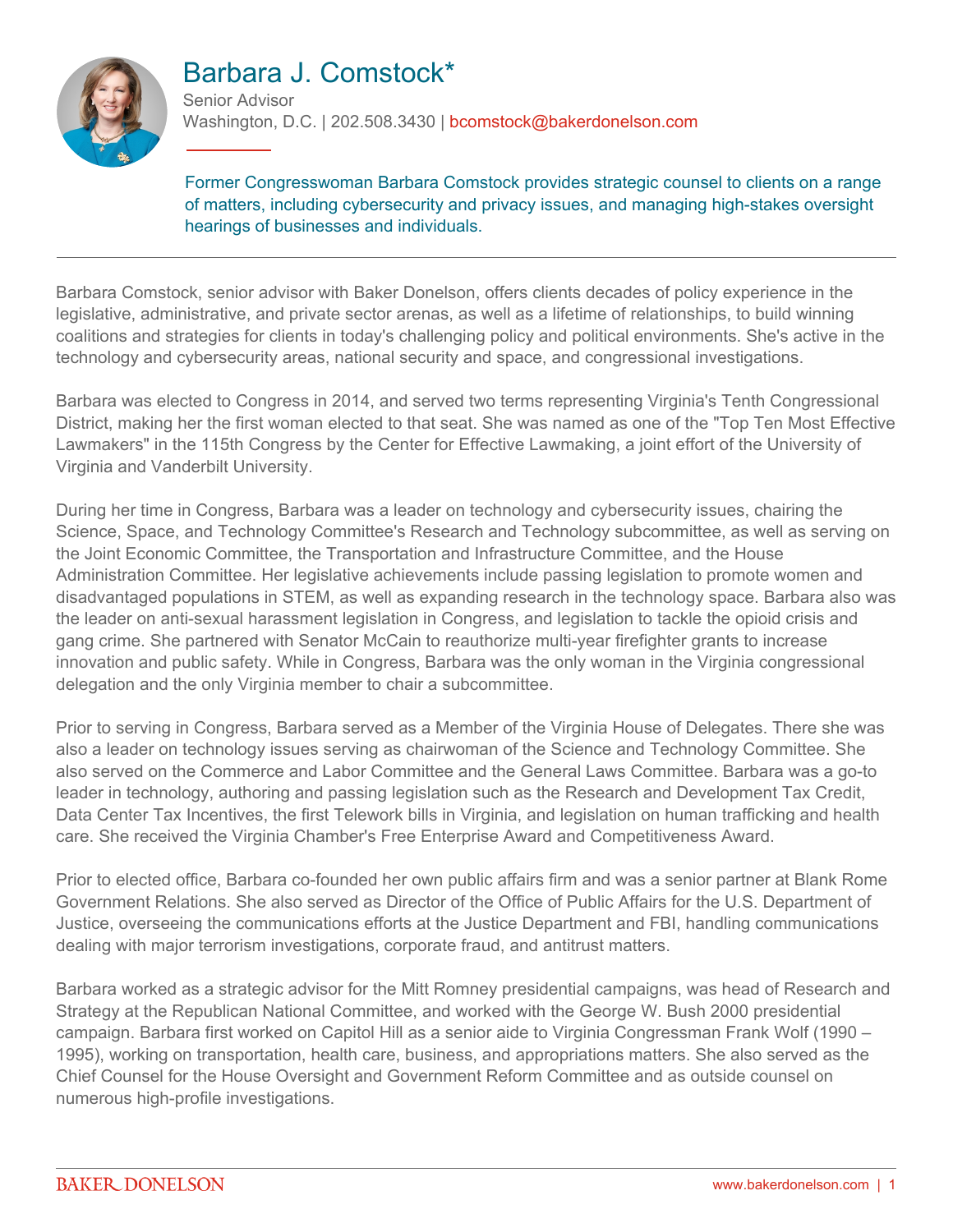In 2013, Barbara founded "The Young Women's Leadership Program" for women in high school and junior high, which is now housed at the Barbara Comstock Institute for Women in Leadership at George Mason University's Schar School of Policy and Government.

Barbara regularly appears on network and cable news shows such as "Meet the Press," "Fox News Sunday," CNN's "State of the Union," and others as a commentator on political and policy issues of the day.

# $\mathbb{X}$  Professional Honors & Activities

- Fellow Harvard Kennedy School of Government's Institute of Politics (Spring 2019)
- Named by the Center for Effective Lawmaking among the Top Ten "Highly Effective Lawmakers of the 115th Congress" (2019)
- Named by the *Washingtonian* as one of the "100 Most Powerful Women in Washington" (2017)
- Recipient "Manufacturing Legislative Excellence," National Association of Manufacturing (2018)
- Recipient "2018 Outstanding Woman," American Legion Auxiliary, Department of Virginia
- Recipient "Guardian of Small Business," National Federation of Independent Business (NFIB) (2015, 2016, 2018)
- Recipient "In a Heartbeat" award, Youth for Tomorrow (2018)
- Recipient "Legislator of the Year," Military Officers Association of America (MOAA) (2017)
- Recipient "Leadership Award," The Women's Center (2016)
- Recipient "Eagle Award" for STEM leadership, Achievement Rewards for College Scientists (ARCS) Foundation, Metropolitan Washington Chapter (2016)
- Recipient "Hero of Main Street," National Retail Federation (2015, 2016)
- Recipient "Free Enterprise Award," Virginia Chamber of Commerce (2012, 2014)
- Recipient "Congressional Champion" for People with Disabilities award, AbilityOne
- Recipient "Tip Hero" award for legislation and work on preventing human trafficking, Airline Ambassadors International
- Recipient "Barbara K. Olson Woman of Valor" award, Independent Women's Forum
- Recipient "Carolyn Pultz Brown Leadership Award," Ovarian Cancer Research Fund Alliance for impact on the ovarian cancer community
- Recipient Women in Government Relations Congressional Leadership Award
- Recipient Jill's House "Light of Hope" award for legislative work for children with disabilities
- Recipient "Leadership award," National Capital Lyme Association
- Board Member Trustar Bank
- Board Member Veterans Against Alzheimer's
- Board Member Friends of Clemyjontri Park
- Board Member Just Ask Prevention Project (Educates the community about the signs of human trafficking)
- Board Member In Defense of Christians' Congressional Advisory Board
- Board Member Winning 4 Women Advisory Board (an organization dedicated to electing more Republican women to office)

### $\Box$  Publications

- "Liability Protection Provisions in the New Republican COVID Relief Package," *Washington, D.C. Update* (September 2020)
- "How to Handle Congressional Queries on COVID-19 Relief," *Law360* (June 17, 2020)
- "Congress CARES (Act): Expect Oversight Investigations" (June 11, 2020)
- "The USAF Shouldn't Narrow Competition for Its Satellite Launches," *Defense One* (March 2019)
- "Data Centers Keep Virginia a Strong Leader in the 21st-Century Tech Economy," *Richmond Times-Dispatch* (February 2019)